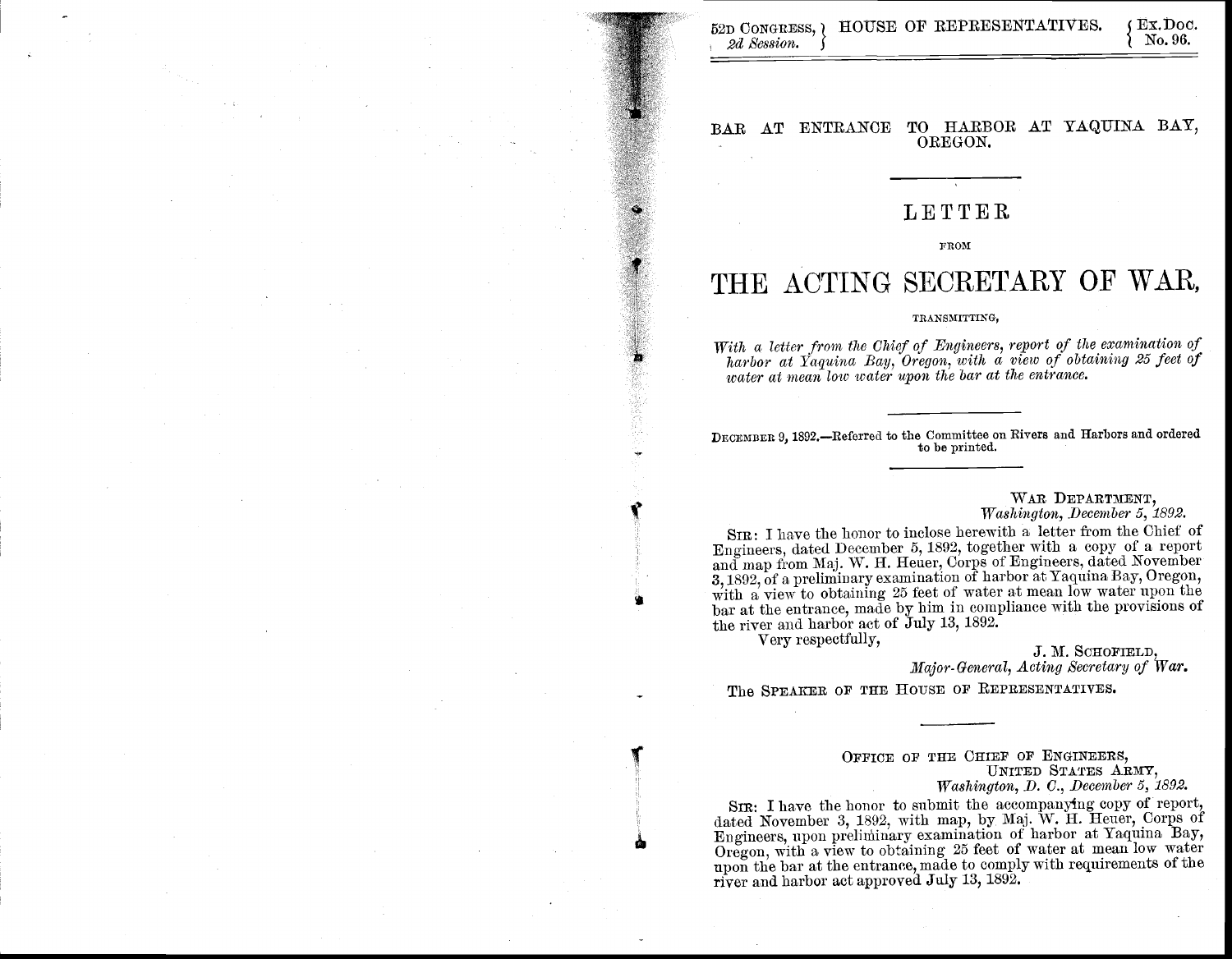## 2 BAR AT ENTRANCE TO HARBOR AT YAQIJINA BAY, OREGON. 2 BAR AT ENTRANCE To HARBoR AT YAQUINA BAY, oREGoN.

The entrance to Yaquina Bay has been under improvement by the<br>
United States for a number of years, with a view to obtaining a chan-<br>
United States for a mumber of 17 feet (low-water depth of 10<br>
feet), and this report sh The entrance to Yaquina Bay has been under improvement by the United States for a number of years, with a view to obtaining a chan-<br>nel of a least depth at high water of 17 feet (low-water depth of 10 feet), and this report shows that at present, with the jetties in their incomplete condition, the low-water depth on the bar is 14 feet, and this least depth has been maintained. Hence the work has thus far accomplished al this least depth has been maintained. Hence the work has thus far

In concluding his report Maj. Hener states that while it may be prac-<br>ticable to obtain a depth of 25 feet at low water over the bar at the entrance at Yaquina Bay, the result is so doubtful and the expense attending the work being so great as to be incommensurate with the advantages to be derived, that he does not consider the harbor worthy of improvement to th

gineers, the Division Engineer, states that the suggested improvement is not regarded as worthy to be undertaken by the General Government.

This opinion is concurred in by me.

Very respectfully, your obedient servant,

Thos. LINCOLN CASEY,  $Brig. \text{ Gen.}, \text{ Chief of Engineers.}$  Hon. S. B. ELKINS,

 $\leftarrow$ 

\*

4 I

I

Secretary of War. Secretarg of War. Hon. S. B. ELKINS,

### PRELIMINARY EXAMINATION OF HARBOR AT YAQUINA BAY, OREGON, WITH A VIEW TO OBTAINING TWENTY-FIVE FEET OF WATER AT MEAN LOW WATER UPON THE BAR AT THE ENTRANCE. WITH A VIEW TO OBTAINING TWENTY-FIVE FEET OF WATER A MEAN LOW WATER UPON THE BAR AT THE ENTRANCE.

## UNITED STATES ENGINEER OFFICE,

 $San$  Francisco, Cal., November 3, 1892.<br>
ENERAL: The river and harbor act of July 13, 1892, required an examination of the "harbor at Yaquina, with a view to obtaining 25 feet<br>
of water at mean low water upon the bar at t

examination of the "narbor at Yaquina, with a view to obtaining 25 feet<br>of water at mean low water upon the bar at the entrance."<br>In accordance with the above act, and in compliance with your in-<br>structions, the examinatio

In accordance with the above act, and in compliance with your instructions, the examination was made by me in person in October, 1892, and the following report is the result thereof: Yaquina Bay, Oregon, and the improvemen and the following report is the result thereof:<br>Yaquina Bay, Oregon, and the improvements made by the Government to the entrance are so well and carefully described by the Board<br>of U.S. Engineers, printed in the annual rep neers for 1889, part  $\frac{1}{4}$ , page 2517 and following, that anyone desiring information as to the condition of affairs at that date has but to read information as to the condition of affairs at that date has but to read mformation as to the condition of affairs at that date has but to read that report. It will therefore only be referred to as occasion may demand.

The project for the improvement of the entrance to Yaquina Bay was Bay and direct it over the bar by means of a mid-tide jetty, a little less<br>than 4,000 feet in length, to be constructed on the south side of the en-<br>trance to the bay. This was afterwards modified so as to construct<br>two h made The project for the improvement of the entrance to Yaquina Bay was made in 1881. The object was to concentrate the tidal flow of Yaquina Bay and direct it over the bar by means of a mid-tide jetty, a little less  $\frac{1}{\alpha}$ Bay and direct it over the bar by means of a mid-tide jetty, a little less<br>than 4,000 feet in length, to be constructed on the south side of the en-<br>trance to the bay. This was afterwards modified so as to construct<br>two h

Both jetties are completed as to length but not as to height; that on<br>the south side requires some  $1,300$  feet of its outer end to be raised  $4$ 

or 5 feet in height; the north jetty requires about 630 linear feet of its  $\cdot$ outer end to be raised about  $\tilde{\tau}$  feet in height to complete the project as approved.

approved. The total amount appropriated for the work has thus far been totat amount appropriated. for the work has thus far been \$635,000. Capt. T. W. Symons in his special report, printed in the Annual Report of the Chief of Engineers for 1890, part 4, page 2974, estimates that the total cost of completion of the projected work will be \$370,560.30 additional (to what had been previously appropriated). De-gjZO.SOO.SO addjtioual (to what had. been previously appropriated). Deducting appropriation of  $$165,000$  made in  $1890$ , and  $$85,000$  made in 1892, there would still be required to complete the work  $$120,560$ , or make the whole estimated cost of the work  $$755,560$ .

Before work was commenced at Yaquina Bay there was frequently Before work was.commenced at Yaquina Bay thero was frequently as little depth on the bar as 7 and 9 feet, with occasional temporary<br>depths of 13 feet at mean low water. The mean rise and fall of the tide is 7 feet. The maximum rise of the tide is about 12 feet. At pres-tide is 7 feet. Tbe maximlm rise of the tide is about L2feet. At pres ent, with the jetties in their incomplete condition, the low-water depth on the bar is  $14$  feet, and this least depth has been maintained. Hence the work has thus far accomplished all and even more than was ex-the work has thus far accomplishetl all and even more than was exas little depth on the bar as 7 and 9 feet, with occasional temporary pected.

pected.<br>When the project for improvement was made in  $1881$ , it was well known that there was a large sunken reef of rocks located outsidethe known that tfrere was a larfre sunken reef of rocks locatecl outside the bar, nearly parallel to and a little less than a mile distant from the shore. Also, that there were uumerous sunken rocks lying just out-<br>side the entrance to the harbor. The jetties were designed so as to direct the outflowing tidal current over that portion of the bar which was least obstructed by rocks, which offered the best water, and which  $\frac{1}{2}$ was the shortest and safest practicable route over the narrowest and ordinarily deepest part of the bar to the sea. The outer ends of the  $j$ etties were placed at a distance of  $1,000$  feet apart, for the reason that where the tidal flow was concentrated to this width inside the entrance  $\frac{1}{2}$  good depths were maintained where scour was possible, and a lesser width would not have sufficed in the rapid current which would ensue  $\frac{1}{2}$  for sea room for vessels entering and leaving the harbor. The entire tidal area within Yaquina Bay is said to be about  $5$  square miles, and tidal area within Yaquina Bay is said to be about  $5$  square miles, and the average tidal flow, as determined by Capt. Powell, is  $40,000$  cubic the average tidal flow, as determined by Capt. Powell, is  $40,000$  cubic the jetties, referred to the plane of low water, is between 18,000 and<br>the jetties, referred to the plane of low water, is between 18,000 and feet per second. The present cross-sectional area of waterway inside  $19,000$  square feet, or say  $22,000$  square feet at half-tide stage. This would give a mean velocity of current of very nearly 2 feet per second, with maximum velocities perhaps as high as  $8 \text{ feet}$ , or about  $5\frac{1}{2}$  miles per hour. It is said that in the jetties at present there are currents as per hour. To is such that in the year of per hour. Hence further rapid as 10 feet per second or about 7 miles per hour. Hence further side the entrance to the harbor. The jetties were designed so as to dicontraction in width of jetty channel would be inadmissable.

 $\frac{1}{\text{cotraction}}$  in width of jetty channel would be inadmissable.<br>The maximum effect which the tidal currents directed by the jetties ean produce on the bar has not yet been reached, for the reason that neither jetty has yet been raised to its full height, and as the crest of fully 3,000 feet beyond the present outer ends of the jetties the current is not concentrated on any special part of it.

the current is not concentrated on any special part of it.<br>Lying immediately in the throat of the jetties and extending out<br> $\frac{1}{2}$  is a ledge nearly to the bar, covered by a depth of  $4$  to 10 feet of sand, is a ledge of rock, whose top varies from  $16$  to 30 feet in depth below the plane of mean low water. This ledge or bed of rock, covering some  $70$  acres of area, was developed by careful borings made in 1885 and 1886. Before a channel carrying a low-water depth of 25 feet can be made, the rock within the channel must be removed, and this can not be done un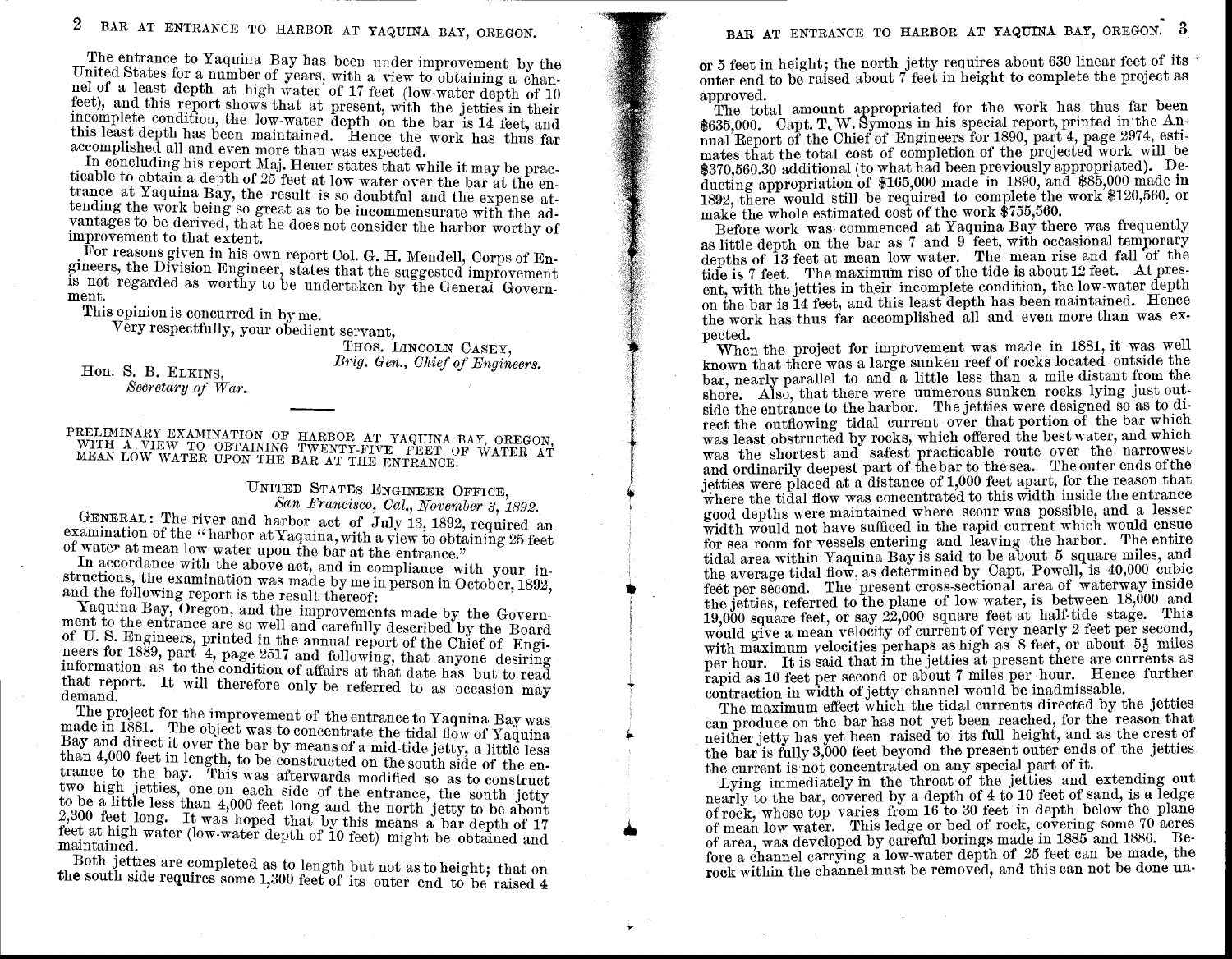til the sand which covers it has been removed by scouring action or otherwise. til the sand which covers it has been removed by seouring action or otherwise.

The current within the jetties has not yet positively bared much of<br>the rocky bed above referred to, and this may be attributed to the fact<br>that neither jetty is yet built up its full height, and hence has not yet<br>develop The current within the jetties has not yet positively bared much of<br>the rocky bed above referred to, and this may be attributed to the fact<br>that neither jetty is yet built up its full height, and hence has not yet<br>develope away from the rocky bed within the jetties, then, and then only, could a proposition to extend the jetties further seaward be entertained.

The work thus far has cost about \$600,000 and has resulted in giving<br>an increased depth of water of about 4 feet on the bar. The work,<br>while still incomplete, has more than accomplished the object sought,<br>and it is possib The work thus far has cost about \$600,000 and has resulted in giving an increased depth of water of about 4 feet on the bar. The work, an increased depth of water of about 4 feet on the bar. The work, while still incomplete, has more than accomplished the object sought, and it is possible that even better depths may be obtained on the completion of the work, for which it is believed the estimates are sufficient.<br>There might be no serious difficulty in getting  $25$  feet low-water depths pletion of the work, for which it is believed the estimates are sufficient. on the bar, if it remained in its present location, and through the jetties inside the bar, were it not for the underlying rock. Current action can be concentrated so as to scour sand and yet permit of safe navigation, but the rocks can only be advantageously removed by blasting,<br>and as there will be violent wave action inside the jetties the water<br>therein should be fully as deep as it is on the bar.<br>Deep water on a bar at the entr

purposes between the depth of water on a bar and that inside a harbor.<br>Yaquina Bay owes its importance partly to its geographical location<br>and partly because there happens to be a small harbor there and a rail-<br>road termin feature, but there should be some consistent relation for commercial<br>purposes between the depth of water on a bar and that inside a harbor.<br>Yaquina Bay owes its importance partly to its geographical location<br>and partly bec road terminus. Inside Yaquina Bay are two very small towns, Newport and Yaquina. Rewport is-at the entrance and Yaquina, the railroad terminus, is 3 miles farther up the bay. Practically, all the commerce of Vecuine Baris farther up the bay. Practically, all the commerce of Yaquina Bay is due to and must be carried over this railroad, some 130 miles in length. Coast Survey charts of 1868 and more recent surveys show that while there are depths of 25 to 30 feet in front of Yaquina there is no continuous channel greater than 17 feet at low water to Yaquina. Moreover, they show that the 18-foot channel, when it does exist, is in places less than 200 feet wide, and its average width is less than 300 feet. They also show that the total area of water within Yaquina Bay, having depths of 18 feet or more at low water, is only about 212 acres, or about one-third of 1 square mile.

veys show that while there are depths of 25 to 30 feet in front of Yaquina<br>there is no continuous channel greater than 17 feet at low water to<br>Yaquina. Moreover, they show that the 18-foot channel, when it does<br>exist, is i The country within fifteen or twenty miles of Yaquina Bay is neither very populous nor rich in agricultural products. Its manufactures are limited to the railroad repair shop and a sawmill just above Yaquina. It is reported that, since the Oregon Pacific Railroad reached the Willamette Valley, grain rates from thence to market (San Francisco) have<br>been reduced from about \$6.50 to about \$3.50 per ton, and it is estimated in a letter from the mayor of Corvallis, published in the annual report of the Chief of Engineers for 1884, page 2268, that the grain

## BAR AT ENTRANCE TO HAKBOR AT YAQUINA BAY, OKEGON. U

available for export in six of the counties in Oregon for 1884 was 8,150,000 bushels, and that this grain, in consequence of the opening of 8,150,000 bushels, and that this grain, in consequenceof theopening of the Yaquina route, was worth 8 cents per bushel more to the farmer than heretofore. The above figures show a saving to the farmer in one<br>year of \$652,000, but they show the value to the community of a com-<br>peting railroad, not of Yaquina Bay as a shipping point, for the statistics of tonnage published in the succeeding annual report show the tics of tonnage published in the succeecling annual report show tho total tonnage of Yaquina Bay to have been only 8,234 tons, of which<br>over 7,000 tons were railroad supplies, etc., and that of the balance<br>only 100 tons of wheat (about 3,333 bushels) were outgoing. As there<br>were three othe and it is believed carrying most of the products to tide water at Port-<br>land it is patural to infer that the reduction of freight rates was made land, it is natural to infer that the reduction of freight rates was made in consequence of the railroad competition rather than of any harbor available for export in six of the counties in Oregon for 1884 was than heretofore. The above figures show a saving to the farmer in one vear of \$052,000, but they show the value to the community of a comtotal tonnage of Yaquina Bay to have been only 8,234 tons, of which over 7,000 tons were railroad supplies, etc., and that of tho balance only 100 tons of wheat (about  $3,3\overline{3}3$  bushels) were outgoing. As there were three other railroads entering the Willamette Valley at that time, improvements at Yaquina Bay.

improvements at Yaquina Bay.<br>During the past year the exports from Yaquina Bay are reported by<br>Mr. W. M. Hoag to have been only 20,063 tons, while the amount raised in five counties in Oregon, available for export by seagoing vessels, was 217,496 tons. During the past year only one steamer plied between San Francisco and Yaquina Bay, making a round trip every ten days. There was no lack of water either on the bar or inside Yaquina Bay to prevent 217,496 tons being carried out had it been available, but vessels will not generally go to a harbor unless the trip is commercially profit- able, and the Oregon Pacific Railroad Company holds the key to the situation as to whether or not it shall be commercially profitable for During the past year the exports from Yaquina Bay are reported by was 217,496 tons. During the past year only one steamer plied between San Francisco and Yaquina Bay, making a round trip every ten days. There was no lack of water either on the bar or inside Yaquina Bay to prevent 217,496 tons being carried out had it been available, but vessels will not generally go to a harbor unless the trip is-commercially profitable, and the Oregon Pacific Railroad Company holds the key to the vessels to go to Yaquina Bay.

vessels to go to Yaquina Bay.<br>While it may be practicable to obtain a depth of 25 feet at low water over the bar at the entrance at Yaquina Bay  $* * * *$  the result is so doubtful and the expense attending the work is so great as to be in-<br>commensurate with the advantages to be derived, and for this reason I do not consider the harbor worthy of improvement to this extent, or I do not consider the harbor worthy of inprovemeut to this extent, or commensurate with tho advantages to be derived, and for this reason even beyond the approved project.

even beyond the approved project.<br>A statement of Mr. W. M. Hoag, for the receiver of the Oregon Pa-<br>cific Railroad, giving reasons why the Yaquina Bay improvement should be continued to a 25-foot depth is herewith. be continuecl to a 25-foot depth is herewith. A statement of  $\bar{\rm Mr}$ . W.  $\bar{\rm M}$ . Hoag, for the receiver of the Oregon Pacific Railroad, giving reasons why the Yaquina Bay improvement should

Respectfully submitted. W. H. HEUER,

I

fi

I { \*

!

W. H. HEUER, Major, Corps of Engineers.

Brig. Gen. Thomas L. Casey,  $\sim$ 

 $\emph{Chief of Engineers}, [U.~S.~A.]$ (Through Col. G. H. Mendell, Corps of Engineers, Division Engineer, Pacific Division.)

[First indorsement.]  $\overline{\phantom{a}}$ 

U. S. ENGINEER OFFICE, San Francisco, Cal., November 11, 1892.

Respectfully forwarded to the Chief of Engineers, U.S. Army.<br>It is practicable to secure and maintain between jetties at Yaquina<br>Bay a low-water depth of 25 feet and more.<br>If the bed of the entrance were alluvial the jetty Respectfully forwarded to the Chief of Engineers, U.S. Army. It is practicable to secure and maintain between jetties at Yaquina Bay a low-water depth of 25 feet and more.

entrance being of rock, the stated depth can not be obtained by tidal action, and only by blasting the channel and removing the débris at If the bed of the entrance were alluvial the jetty channel might be entrance being of rock, the stated depth can not be obtained by tidal Yery great cosi.

very great cost.<br>If the stated low-water depth of 25 feet were obtained in the channel<br>over the distance controlled by jetties—extended to any reasonable If the stated low-water depth of  $25$  feet were obtained in the channel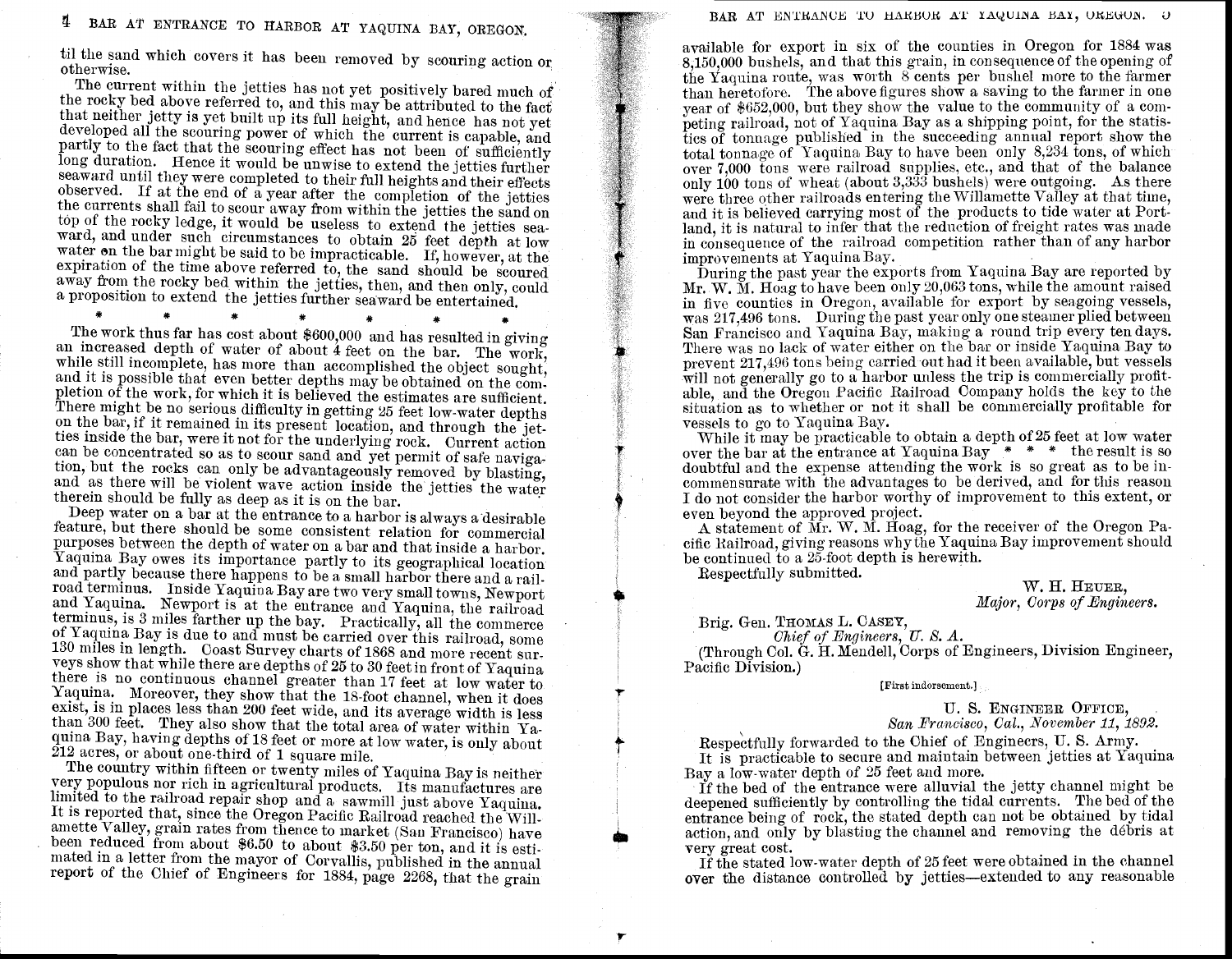distance beyond their present termini—there would yet be found on the bar lying in front of the seaward ends of the jetties a less depth than 25 feet, and in our present state of knowledge no one could undertake with assurance of success, to create and maintain a low-water<br>depth of 25 feet on the bar at Yaquina entrance.<br>For these reasons the improvement of Yaquina entrance, so as to distance beyond their present termini—there would yet be found on the bar lying in front of the seaward ends of the jetties a less depth the bar lying in front of the seaward ends of the jetties a less depth<br>than 25 feet, and in our present state of knowledge no one could un-<br>dertake with assurance of success, to create and maintain a low-water<br>depth of 25

give a depth of 25 feet on the bar at low water, is not regarded as worthy to be undertaken by the General Government.

> G. H. MENDELL, Colonel, Corps of Engineers, Division Engineer.

MEMORANDUM OF MR. WM. M. HOAG, ON THE CLAIMS OF YAQUINA BAY TO FURTHER GOVERNMENT APPROPRIATIONS TO SECURE A DEPTH OF TWENTY-FIVE FEET AT LOW WATER.

CORVALLIS, OREGON, October 19, 1892.<br>
1. The location of the port of Yaquina is the first element of importance. It is<br>
situated where the most direct ingress and egress is offered for shipping to the mar-<br>
kets of the wor stock and sheep ranges of eastern Oregon and Idaho. No better situation can be suggested for the export of wheat, oats, flour, lumber, wool, and minerals. The following figures are quoted from the returns for the year 1891 CORVALLIS, OREGON, October 19, 1892.<br>1. The location of the port of Yaquina is the first element of importance. It is situated where the most direct ingress and egress is offered for shipping to the markets of the world; drawing to it the produce, both of the cross Oregon and of her forests and mines. This is the condition of today, while the Oregon Pacific Railroad is yet in its infancy, and not yet connecting the port with the stock and sheep ranges of eastern Oregon and Idaho. No better situation can be suggested for the export of wheat, oats, flour, lumber, wo following figures are quoted from the returns for the year 1891, as given by the U.<br>S. Signal Service at Portland. The area of the Willamette Valley is divided be-<br>tween seven of the counties of Oregon, but the figures abo

I'he tonnago so given is as follows:

| 293  |  |
|------|--|
| -975 |  |

From the totals furnished by the Signal Service a deduction of one-fourth has been made on wheat, oats, barley, and corn for seed and home consumption.<br>These figures aggregate 217,496 tons; or, on another form, the cargoes From the totals furnished by the Signal Service a deduction of one-fourth has been made on wheat, oats, barley, and corn for seed and home consumption.

 $100$  vessels.

The importance of the port in question is not a matter of estimate, but has been demonstrated by the experience of the past five years.

The first effect of the opening of the Yaquina route to shipping was to force the other transportation companies to reduce their fares and freights, so that the cost of getting a ton of wheat to market from the heart of the Willamette Valley was re-<br>duced from \$6.60, which had to be paid for taking it from Corvallis to Portland, a few<br>years ago, to \$3.50, which now takes the wheat—not to ancisco, where there is an advantage to the farmer in the price of not less than 10 or 11 cents a bushel, on an average of years.<br>The reason of the advantage of San Francisco over Portland in the matter of

The importance of the port in question is not a matter of estimate, but has been<br>demonstrated by the experience of the past five years.<br>The first effect of the opening of the Yaquina route to shipping was to force the<br>oth freights is a radical and essential one. It depends not on the Columbia Bar, although that has been an aggravating circumstance, but on the position of the two cities. San Francisco stands on the bay, with a direct access to the ocean, while Portland, on the Willamette River, 120 miles or thereabouts maintain a costly system of pilotage and towage to bring the ships, of whatever tonnage, to her wharves. Therefore the two questions of time and expense are both answered in favor of San Francisco by the shipowner when sel

No wonder, therefore, that there should be the generally constant difference in<br>freights in favor of the southern port. But there is another element in this ques-<br>tion to be now considered. San Francisco herself is an expe No wonder, therefore, that there should be the generally constant difference in freights in favor of the southern port. But there is another element in this question to be now considered. San Francisco herself is an expensive port for the ships. fore the question presents itself if these are necessary incidents to the shipping of<br>the exports of whatever kind that are destined for a foreign market.

the exports of whatever kind that are destined for a foreign market.<br>Taquina Bay stands at the one spot on the long stretch of coast between San Francisco and the Sound where easy, quick, and cheap approach from the ocean

### BAR AT ENTRANCE TO HARBOR AT YAQUINA BAY, OREGON. 7.

the interior country yielding the produce needing transport by deep sea-going vessels. When half an hour takes a ship from the ocean to the wharf, and the same time suffices to set the ship safely at sea again on her outward voyage, there can be<br>interested by safely at sea again on her outward voyage, there can be no excuse for exactions by way of pilotage and towage... When only as much has to no excuse for exactions by way or photogo and component to Willamette Valley to the port be paid to take the wheat from the warehouse in the Willamette Valley to the port where it pays only the same or a less rate than it does at San Francisco as would have to be paid to take it to.Portland, where the higher freights prevail, it takes no<br>have to be paid to take it to.Portland, where the higher freights prevail, it takes no have to so plate to take it to greenlas, where the wheat will go. Translate these words into figures and see what is the result.

see what is the result.<br>Before Yaquina was connected by rail with the Willamette Valley, the charges<br>were as follows: From Corvallis, a central point of the Willamette Valley, to Portland,  $$6.60$ , or 20 cents a bushel. At Portland the excess over the ocean freight from San Francisco to market was at least 10 cents a bushel more. After the Yaquina route was opened the charges were, from Corvallis to San Francisco,  $$3.50$ , or  $10.6$ route was opened the charges were, not corruns to say a remain saved 10 cents a cents a bushel, and the wheat gained the extra advantage of the saved 10 cents a bushel on ocean freight, so that the saving to the farmer was the full sum of  $20$ <br>bushel on ocean freight, so that the saving to the farmer was the full sum of  $20$ bushed on ocean frieght, so that the saving to and the saving to the community;<br>cents. Even this enormous advantage is only a part of the saving to the community; cents. Even this chormous advantage to enry a process in applies, and in no less degree to im-Before Yaquina was connected by rail with the Willamette Valley, the charges

ports also.<br>During the year ending June 30, 1892, the Oregon Development Company, whose Luring that we have a statements and San Francisco, had but one steamship run-<br>hing, and this one ship carried between the ports in question during that 190.023.439  $t_{\rm obs}$ . The proportion of imports and exports was 6,675 tons imports to 20,063 tons tons. The proportion of imports and exports was 0,075 tons diports to 20,006 cons<br>of export. Now apply the proportionate saving in transportation charges to the of export. Now apply one proportionate called the introduction of volume of business which is directly or indirectly affected by the introduction of volume of business which is directly of indirectly directed by the magnitude of the ques-<br>this competing route and some idea will be gained of the magnitude of the quessteamships sail between Yaquina and San Francisco, had but one steamship runtions involved.

tions involved.<br>Many of those who have studied this transportation question as it affects the whole communities of the Northwest maintain that, of the two improvements, that of Yaquina overshadows that at the mouth of the Columbia in-intrinsic importance.

Yaquina overshadows that at the mouth of the Columbia in intrinsic importance.<br>It may be suggested that the tonnage actually moved by the Yaquina route in the<br>period mentioned is insignificant in volume compared with that Portland. But in transportation matters the lower rates offered by a competing<br>"competing" is the iower rates of ered by a competing Portiand. But in transportation matters the fower rates existence of  $\frac{1}{2}$  where, as in the present case, the rates are based on shorter lines, easier grades, and reduced expense present variably cargo. That this is no vain contention is seen by the persistency with which the previously existing routes endeavored, first, to impede and obstruct the construction of the Oregon Pacific Railroad, and, a of handling cargo. That this is no vain contention is seen by the persistency with minimum cursos. The construction of the Oregon Pacific Railroad, and, afterwards, when the original tac-<br>construction of the Oregon Pacific Railroad, and, afterwards, when the original tac-<br>tics had failed, to induce the e rangements for dividing traffic and segregating districts.

rangements for dividing traffic and segregating districts.<br>This memorandum has proceeded thus far on the supposition-that the Oregon Pacific Railroad had fulfilled its mission when it connected the Willamette Valley<br>Pacific Railroad had fulfilled its mission when it connected the Willamette Valley ractific trainbard had further the map of Oregon will show the far wider scope with the seaboard, but a glance at the map of Oregon will show the far wider scope with the projection. Fully one-half of the great State of Oregon, with its area of 96,000<br>miles, is without railroad connection with the world. The wide plains of eastern<br>miles, is without railroad connection with the worl and southeastern Oregon are now devoted to the raising of countless flocks of sheep and herds of cattle; but the day of the cowboy and sheepherder is fast passing away.

away.<br>Settlement and diversified farming have now demonstrated that the Oregon Desert of the early maps has no existence, save in the representations by which the present of the early maps has no existence, save in the representations by which the present occupants of the widespread expanse of country in question sought to frighten off intending settlers and prospectors. The very heart and center of Oregon is crossed meaning society and problems. After passing the Willamette Valley in its center<br>the line enters the great timber regions of the Cascade Mountains. This district oc-<br>tupies an area of about 100 miles in length by 50 miles i indgment it will yield from 100,000 to 300,000 feet of lumber per acre, affording profoccupants of the widespread expanse of country in question sought to frighten off<br>intending settlers and prospectors. The very heart and center of Oregon is crossed<br>by the line of the Oregon Pacific. After passing the Will itable occupation for the railroad for fifty years to come.

111 - Jan 111 - Jan 111 - Jan 111 - Jan 111 - Jan 111 - Jan 111 - Jan 111 - Jan 111 - Jan 111 - Jan 111 - Jan

 $\bullet$ 

Il \*

I 1i.  $\frac{1}{\sqrt{2}}$ (

t

\*

 $\blacktriangle$ t

 $\frac{1}{2}$ 

itable occupation for the railroad for fifty years to come.<br>Before the eastern boundary of the State is reached the road passes through the entire length of the Harney Valley, only second in Oregon to the Willamette in point before one can contain of the Harney Valley, only second in Oregon to the Willamette in point<br>of both size and general fertility. Thence it traverses the Malheur Valley before<br>reaching the crossing of the Snake River and e reaching the crossing or the State boundary there is an intended meeting place with other roads<br>at or near the State boundary there is an intended meeting place with other roads at of hear the state spin-air, when, to the considerations demonstrating the present traversing the continent. Which, to the considerations democration with east-<br>importance of Yaquina, are added those arising from a direct connection with eastimportance of Taquina, are added those arising from a direct confidence of through passenger and<br>ern transcontinental roads, with all the developments of through passenger and freight traffic, then the engineering problem is the only one left for determination reight trainc, then the engineering problem is the entry of exercise of providing such<br>before accepting as proved the propriety of entering on the work of providing such a channel as shall suffice for the ships of deepest draft coming to the Pacific Coast.

channel as shall sumed for the ships of deepest didn't colling on the summed up in a few words.